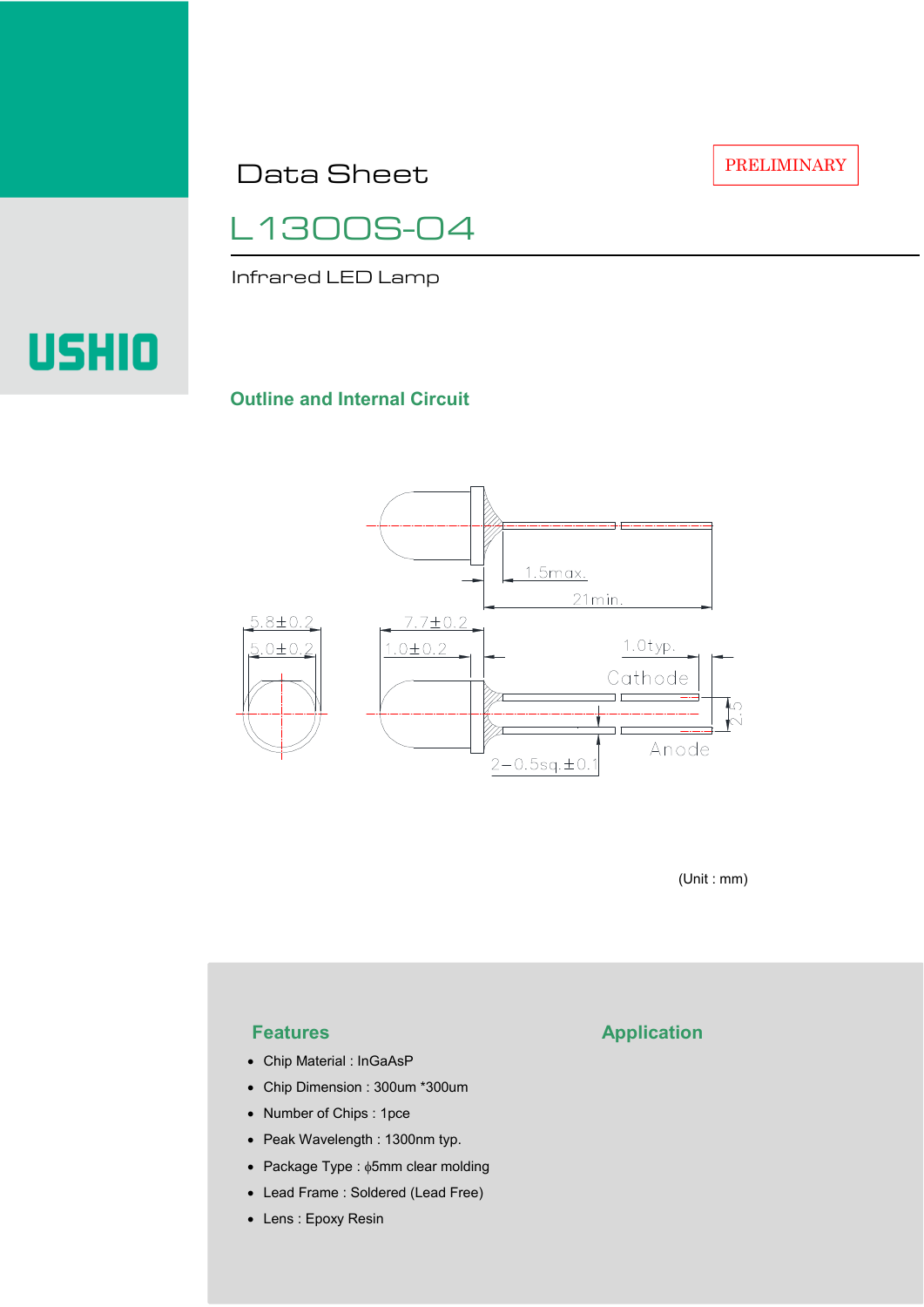

#### **Absolute Maximum Ratings (Tc=25°C)**

| <b>Item</b>                  | <b>Symbol</b> | <b>Ratings</b>  | <b>Unit</b> |
|------------------------------|---------------|-----------------|-------------|
| Power Dissipation            | <b>PD</b>     | 130             | mW          |
| <b>Forward Current</b>       | IF            | 100             | mA          |
| <b>Pulse Forward Current</b> | <b>IFP</b>    | 1000            | mA          |
| Reverse Voltage              | VR.           | $\overline{5}$  | $\vee$      |
| <b>Thermal Resistance</b>    | Rthja         | 250             | K/W         |
| Junction Temperature         | Tj            | 120             | $^{\circ}C$ |
| <b>Operating Temperature</b> | Topr          | $-40 \sim +100$ | $^{\circ}C$ |
| Storage Temperature          | Tstg          | $-40 \sim +100$ | $^{\circ}C$ |
| <b>Soldering Temperature</b> | <b>TSOL</b>   | 265             | $^{\circ}C$ |

‡Pulse Forward Current condition : Duty 1% and Pulse Width=10us.

‡Soldering condition : Soldering condition must be completed with 3 seconds at 265°C.

### **Optical and Electrical Characteristics (Tc=25°C)**

| <b>Parameter</b>            | <b>Symbol</b>  | <b>Min</b> | <b>Typ</b> | <b>Max</b> | <b>Unit</b> | <b>Test Condition</b> |
|-----------------------------|----------------|------------|------------|------------|-------------|-----------------------|
| Forward Voltage             | <b>VF</b>      |            | 1.0        | 1.3        | $\vee$      | IF=50mA               |
|                             | <b>VFP</b>     |            | 1.7        |            |             | $IFP=1A$              |
| <b>Total Radiated Power</b> | P <sub>O</sub> |            | 9.0        |            | mW          | $IF=50mA$             |
|                             |                |            | 58         |            |             | $IFP=1A$              |
| Radiant Intensity           | IE             |            | 33         |            | mW/sr       | $IF=50mA$             |
|                             |                |            | 210        |            |             | $IFP=1A$              |
| Peak Wavelength             | $\lambda p$    | 1250       |            | 1350       | nm          | $IF=50mA$             |
| Half Width                  | Δλ             |            | 80         |            | nm          | $IF=50mA$             |
| Viewing Half Angle          | $\theta$ 1/2   |            | ±21        |            | deg.        | $IF=50mA$             |
| <b>Rise Time</b>            | tr             |            | 30         |            | ns          | $IF=50mA$             |
| <b>Fall Time</b>            | tf             |            | 70         |            | ns          | $IF=50mA$             |

‡Radiated Power is measured by G8370-85.

‡Radiant Intensity is measured by Ando Optical Multi Meter AQ2140 & AQ2742.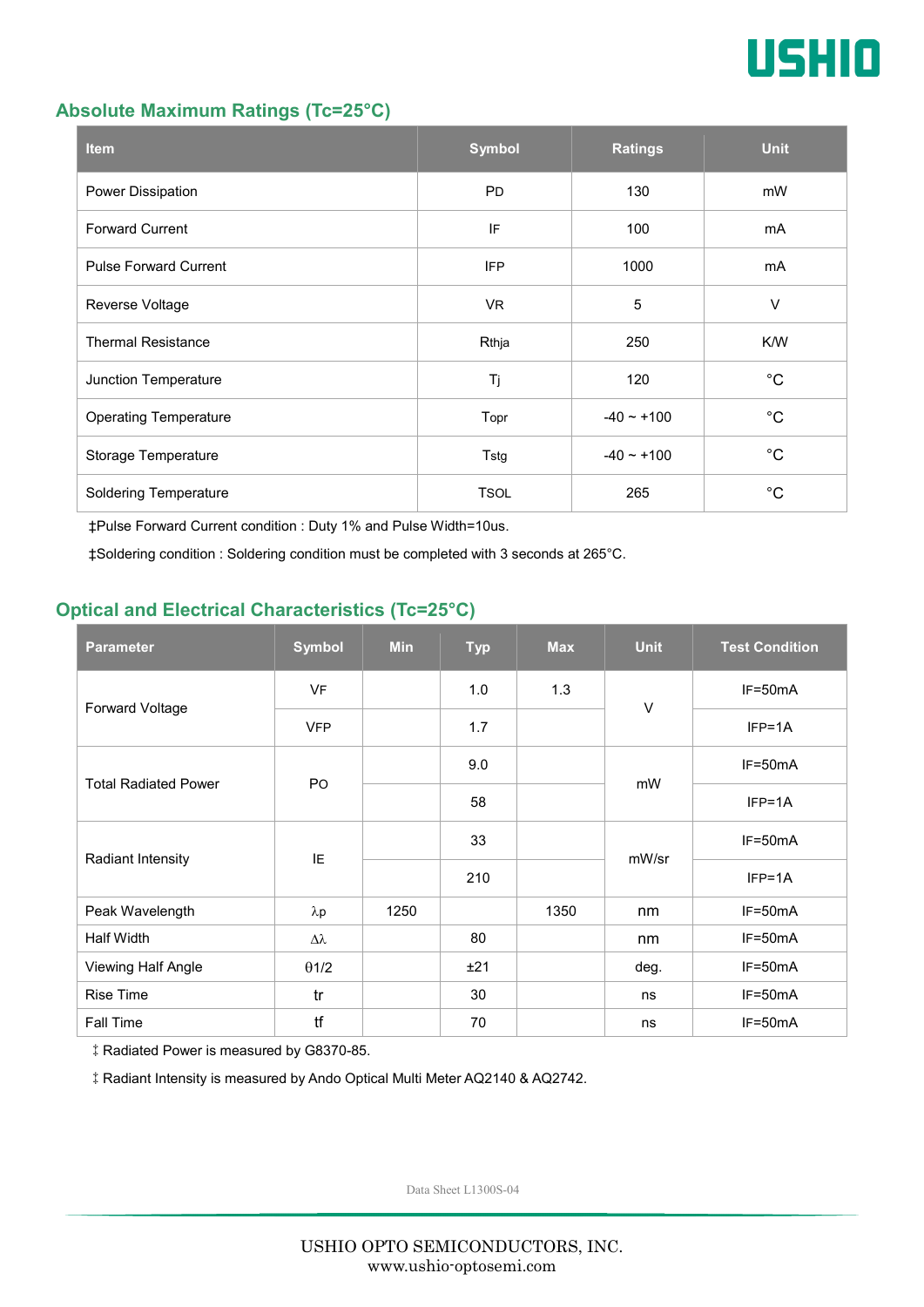

#### **Typical Characteristic Curves**



#### **Forward Current - Forward Voltage**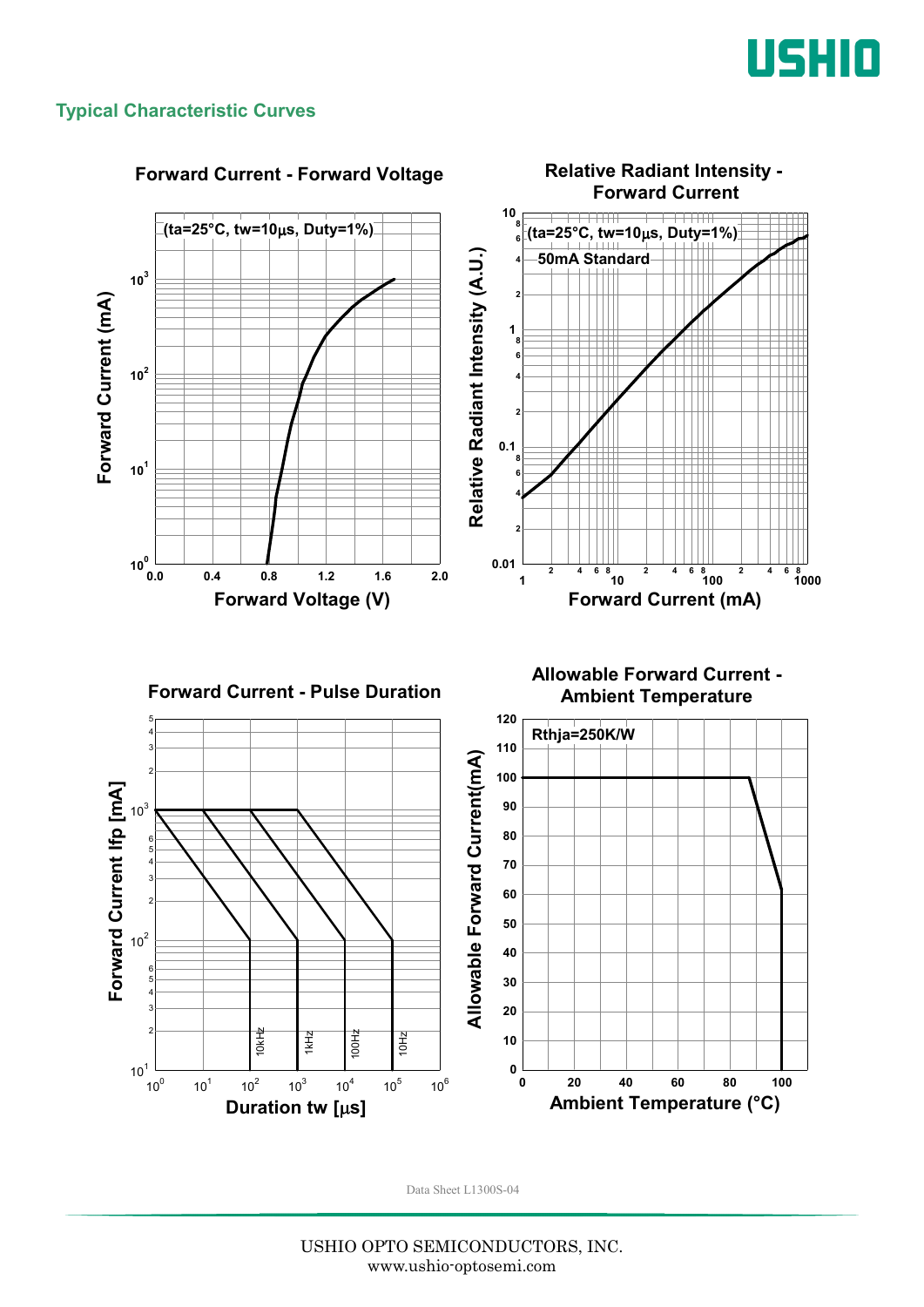



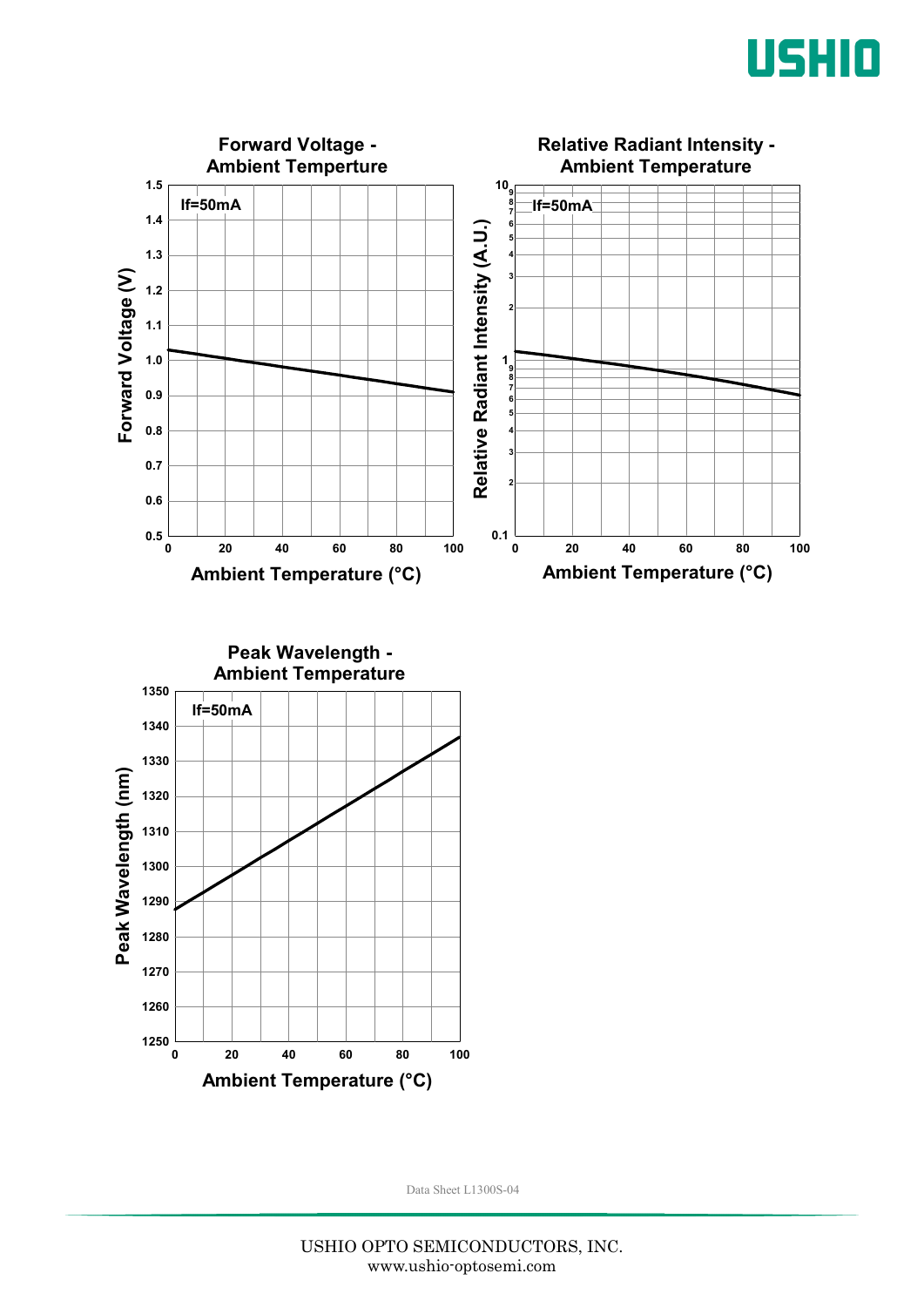